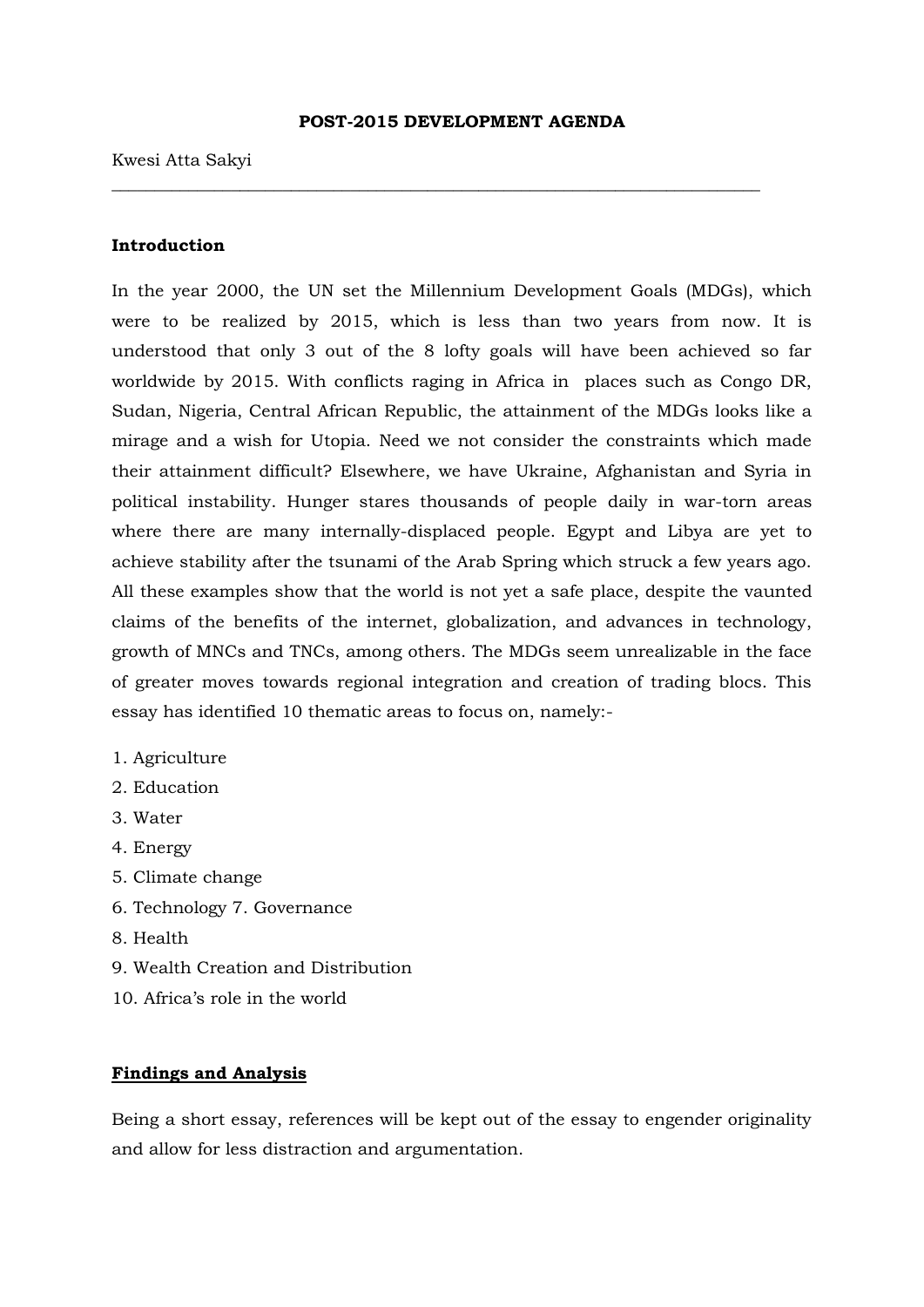### **Agriculture:**

The world cannot ignore the huge contribution of Agriculture to livelihoods, yet it is one sector which is often neglected by governments and treated to Cinderella looks. Agriculture sustains all humans and creates boundless avenues for employment, industry, wealth creation and other related activities. Growth of the sector therefore has multiplier effects on GDP growth. In Africa, as man distances himself from agriculture, so does he increase his poverty and the decay of the rural areas where he originally lived before he moved to the city. If the cultivation of the land is neglected or abandoned, it leads to inflation, food scarcity, over-reliance on GMOs and non-organic foods, among other ills. Dependence on GMOs and other artificial agricultural interventions has created ethical issues such as biologically engineered foods being branded as carcinogenic. Cloning of animals and humans through stem-cell research has been condemned in some circles as being unethical. Governments of the world should devote at least 8% of their GDP to agriculture in terms of research, technology, farm input support, extension services, irrigation, training and marketing of agricultural produce, irrigation, preservation of food, fighting pests, among others. Much farm output is lost to pests and wastage due to lack of good roads, proper methods of preservation and storage, lack of ready markets, among others. MNCs and TNCs should follow the shining examples of Unilever and Cadbury-Schweppes, which have embarked on fair trade and lofty ideals of CSR (Corporate Social Responsibility and adding more value to their value and supply chains through the establishment of tight integration in their networks and establishment of long-term relationships through CRM and CVM, Customer Value Management).

For example, Cadbury-Schweppes is empowering cocoa farmers in West Africa by paying fair prices, while Unilever is doing the same to oil palm farmers in Malaysia, Indonesia and others in South East Asia. Unilever's Sustainable Living Programme (USLP) model should be made a standard bearer for all MNCs and TNCs throughout the world. Our governments must be made to sign pacts and protocols in the Post -2015 era to commit themselves to pay more attention to farmers than has hitherto been the case, and they should establish welfare schemes for them. The model of the CAP (Common Agriculture Policy) in the EU should be resurrected in Africa, Asia and South America. This is because before the Industrial Revolution started in Europe in 1750, it was preceded by great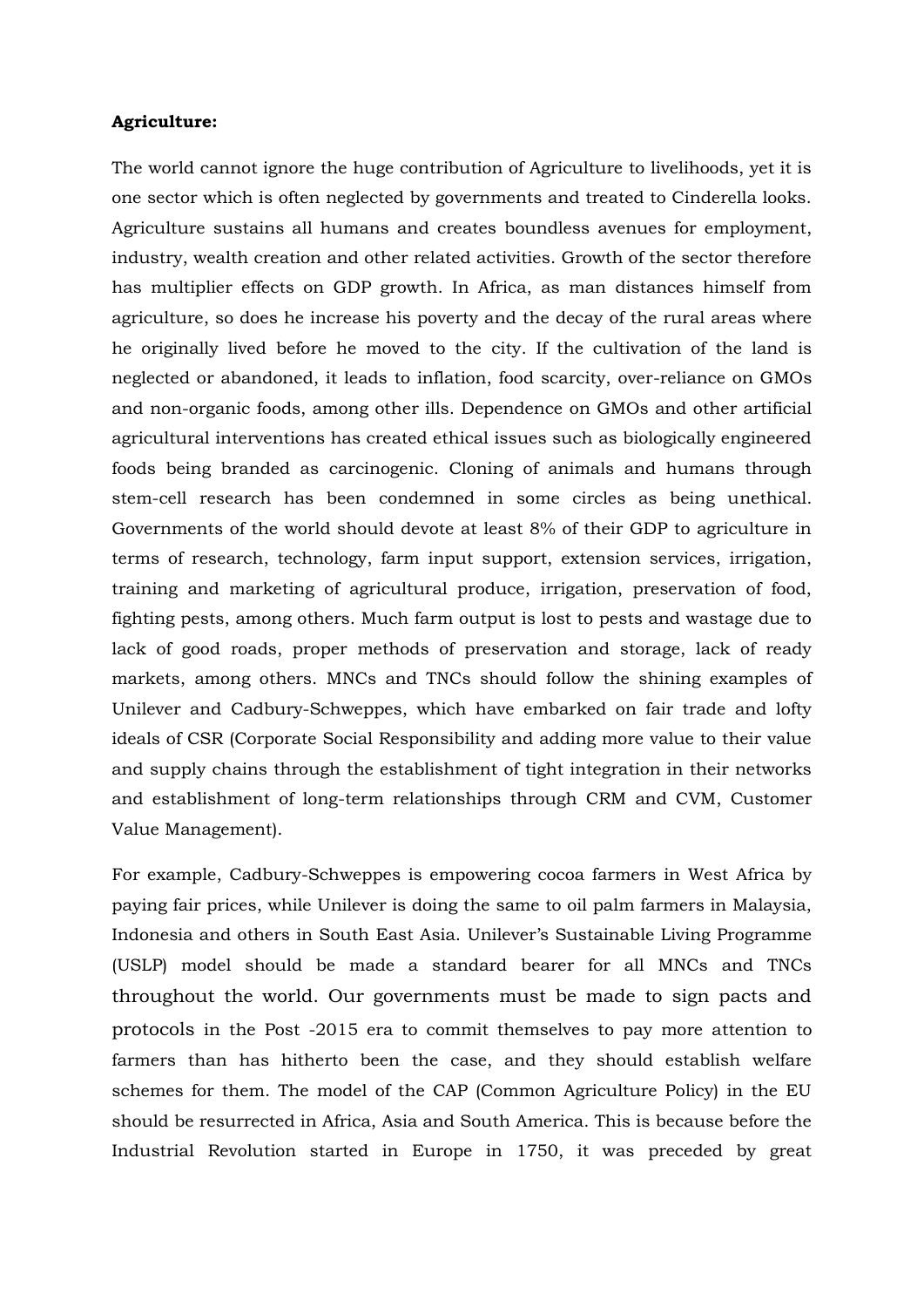revolutionary changes in Agriculture in terms of invention of farm machinery, consolidation of laws governing land ownership and tenancy, among others.

There is great need for land ownership reforms in various parts of the world to encourage both commercial and small-holder farming. Governments should be made to commit to support their farmers through generous and liberal agricultural subsidies as it is done in the USA for wheat and cotton farmers. The WTO should relax the rules and allow the developing countries to catch up with the developed world through such actions. After all, if the inequities in world trade between the more prosperous north and the dangerously poor south persist, the whole world is worse off for that. Agriculture has potential to create millions of jobs if it is made labour-intensive. The role of IFAD in rolling out many small scale loans to youth farmers in projects and programmes in Liberia, Nigeria, Benin, Gambia, Cameroon, and others is commendable and cannot go unnoticed. IFAD recognizes that 70% of the youth in Africa live in the rural areas. If the youth is empowered, then we can have a bright future.

## **Education:**

The standards of education are falling fast in many countries where the increasing levels of poverty is increasingly and paradoxically creating isolated islands of opulence among the elite ruling classes. Some countries such as Ghana have adopted overloaded curricula since 1986. This curriculum in Ghana does not encourage critical thinking among pupils and students as exams are set to ask for stock answers, and the subjects are many and heavily-loaded, unsuitable for the target group of kids.

Those from disadvantaged homes are in the majority in the urban and rural areas. They are found in the public schools where the teachers are lazy, irresponsible and uncaring. It is the few in the private schools who through extra classes and congenial learning environments make it to the tertiary institutions. Instruction materials are lacking, some school buildings are dilapidated and teachers earn such meagre wages that they are not motivated to teach properly.

We should go back to basics and emphasize proficiency in the basic 3Rs of reading, writing and arithmetic in the basic primary schools to encourage the imparting of numeracy, logic, aesthetics, literature and general scholarship. There should be emphasis on practical subjects and learning of local lore through STEMS – Science,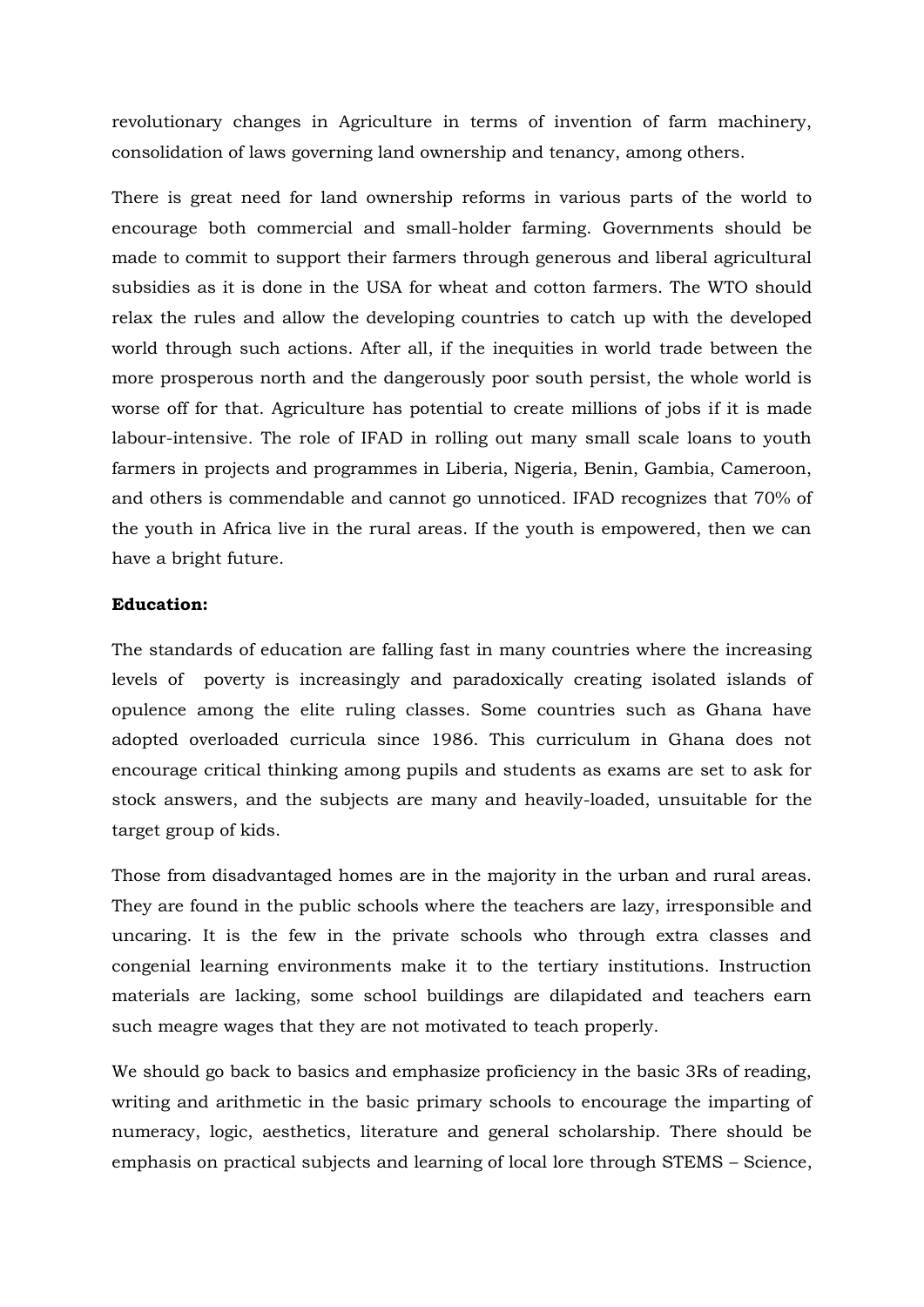technology, English (or any official/local language), Mathematics and Social Studies. Also life survival skills should be encouraged to be taught in schools. These include outdoor camping, swimming, acting, music, crafts, and home economics, among others. The World Bank and other cooperating partners have assisted a lot in lifting levels of education in developing countries, and they should continue to do even more in the years to come, to help train more teachers and build more schools. The future belongs to the knowledge community of learners, educators, knowledge workers and knowledge users.

We pay tribute to religious organisations which in the past pioneered and partnered with governments in education and health provision. They should be given free hand in contributing towards the upliftment of education in developing countries. To reduce the cost of instructional materials, we could have e-book readers, Kindle and e-boards. The one laptop a child policy of the UN is yet to be realized in the world.

These and e-book readers could be pre-loaded with all relevant books to serve as self-instructional materials for many kids in outlandish communities. This will also lead to decongestion in the hostels and lecture halls. More could be done to decongest schools by using the hot-desking and hoteling concept of tele-schooling.. Also, those tertiary institutions which are over-producing graduates in the liberal arts, business and humanities, could be asked to have more of such students enrolling as distance learners, with some residential components staggered from time to time. This will create room to have more science, technical and vocational students to be enrolled for residential programmes.

Some of our graduates from the mushrooming universities are half-baked because some of the lecturers and professors are themselves not much up to scratch. The undergraduates need hands-on training and quality scholarship. University accreditation and benchmarking should be tackled vigorously through increased networking and partnerships to help deliver best practice. The practical training component of university education through internships should be increased and vigorously pursued. Attention should be paid going forward, to admission policies which encourage attainment of gender parity in enrolments, as well as recruitment of teaching staff. We should aim at 50-50 parity status by 2050 for male and female students and workers.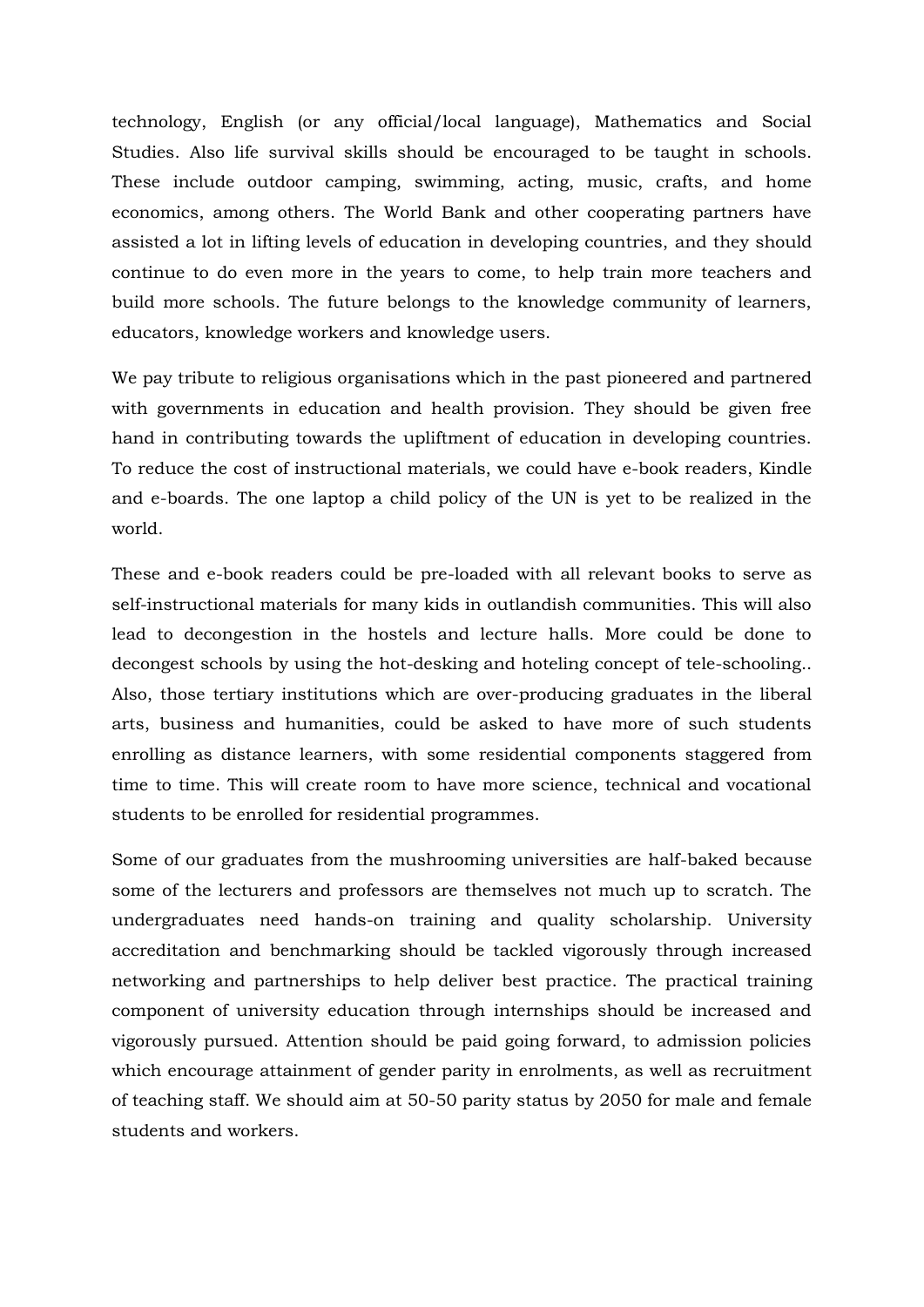Religion or culture should not be used to discriminate against girl-child education. More space should be created for parents and sponsors to choose from multiple avenues of educating their children and wards. The existence of the dichotomy of parallel educational systems of schools for the haves and have-nots, though inevitable, is discriminatory. Standards across both private and public school systems should be unified to bridge the seemingly yawning gap. Governments should be convinced to access universal educational standards such as the Cambridge International Examinations and the International Baccalaureate, towards a global equilibrium and unification of standards.

## **Water:**

In Africa, water management is very poor despite abundance of it in many places. Ecosystems should be studied and water farming be practised by taking steps to protect and secure water sources and bodies of water such as rivers, lakes and ponds. Water is linked to vegetation cover as both depend on each other in the hydrological cycle. Vegetation needs good conservation so as to support the water bodies. River sources are being threatened and polluted through illegal and informal mining methods such as the wasteful local mining methods for gold in Ghana and Guinea. In Ghana for example, rivers such as Birim, Offin, Ayensu, Densu, Prah and others in the South forested areas are being threatened by illegal mining activities. As a result, they are losing water in their catchment areas.

Gallery forest along the water corridors are being depleted at an alarming rate because of expanding populations and greater need for farming space, charcoal burning, among others. The carrying capacity of the land has been exceeded by the threshold population, leading to the land becoming bad land with incidents of leaching, soil erosion, carapaces, rill and sheet erosion, gully erosion, among others. Rivers and lakes are silting fast because the gallery forests which shield them from run-offs are fast receding, thus exposing river banks to heavy run-offs and silting activities. Rural populations are defying local norms and cutting bamboos from their groves along the rivers for local crafts and building construction. There should be a balance between human needs and regeneration of the gallery forests.

Water treatment plants are not being properly tended, and as such, some are pumping half-treated water through the pipes to households. Also, the capacities of some of the water treatment plants have been outstripped by high demand. Their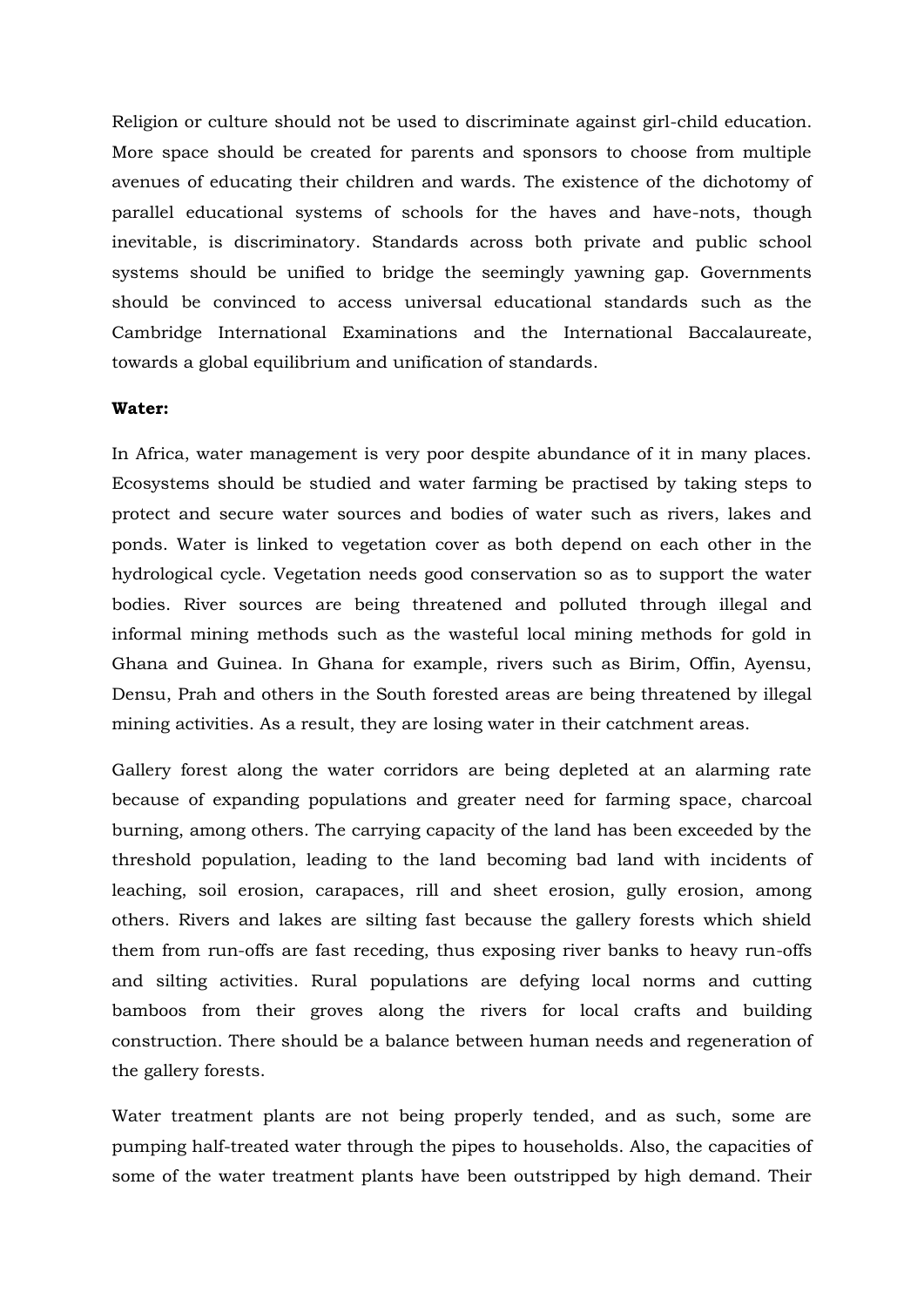machines are old and their storage capacities are low. There is serious need to have artificial underground drainage storage tanks throughout the country to collect and store run-offs during heavy rains. Farmers should be taught drip irrigation to reduce on water use. Tied to the issue of water supply is the issue of sewerage and sanitation. In some places, poor sewer systems lead to contamination of the water supply systems, causing the outbreak of many water-borne diseases.

People should therefore be educated to boil their water from the taps before drinking. People should also be taught recycling water as part of water conservation and management. Villagers should form water-watch clubs to sensitize their members and others on water issues. More underground water sources should be explored and exploited by drilling wells. There should be comprehensive mapping of the aquifers and limestone formations to gauge underground water reservoirs. Laws on water use should be stiffened. Attempts to privatise water supply should be condemned because it is said that 'water is life'. In Africa, water- borne diseases are increasing because of escalating levels of poverty, worsening governance, breakdown of local government systems, corruption and poor leadership at all levels. Diseases include bilharzias, river blindness or onchocerciasis, malaria, typhoid, cholera, dysentery, diarrhoea, guinea worm, among others.

#### **Climate change:**

Schools and colleges should have issues of water conservation, agriculture, climate change, food security and population explosion embedded deeply in their curricula. These thematic issues are inexorably interlinked and intertwined and they should be made examinable in the sciences, social studies and general studies. They should be made overarching across the school curricula. The issue of climate change and its impact should be taught in all schools through integrated studies, using community leaders, opinion leaders, and experts to narrate changes in the local landscape and ecology.

The import of the deleterious effects of climate change on national economies should be pointed out. Elkingham's 3Ps of people, planet and profit should be taught in schools, as well as Carroll's pyramid model of corporate social responsibility of philanthropy, ethics, and environmental concerns, economy, legal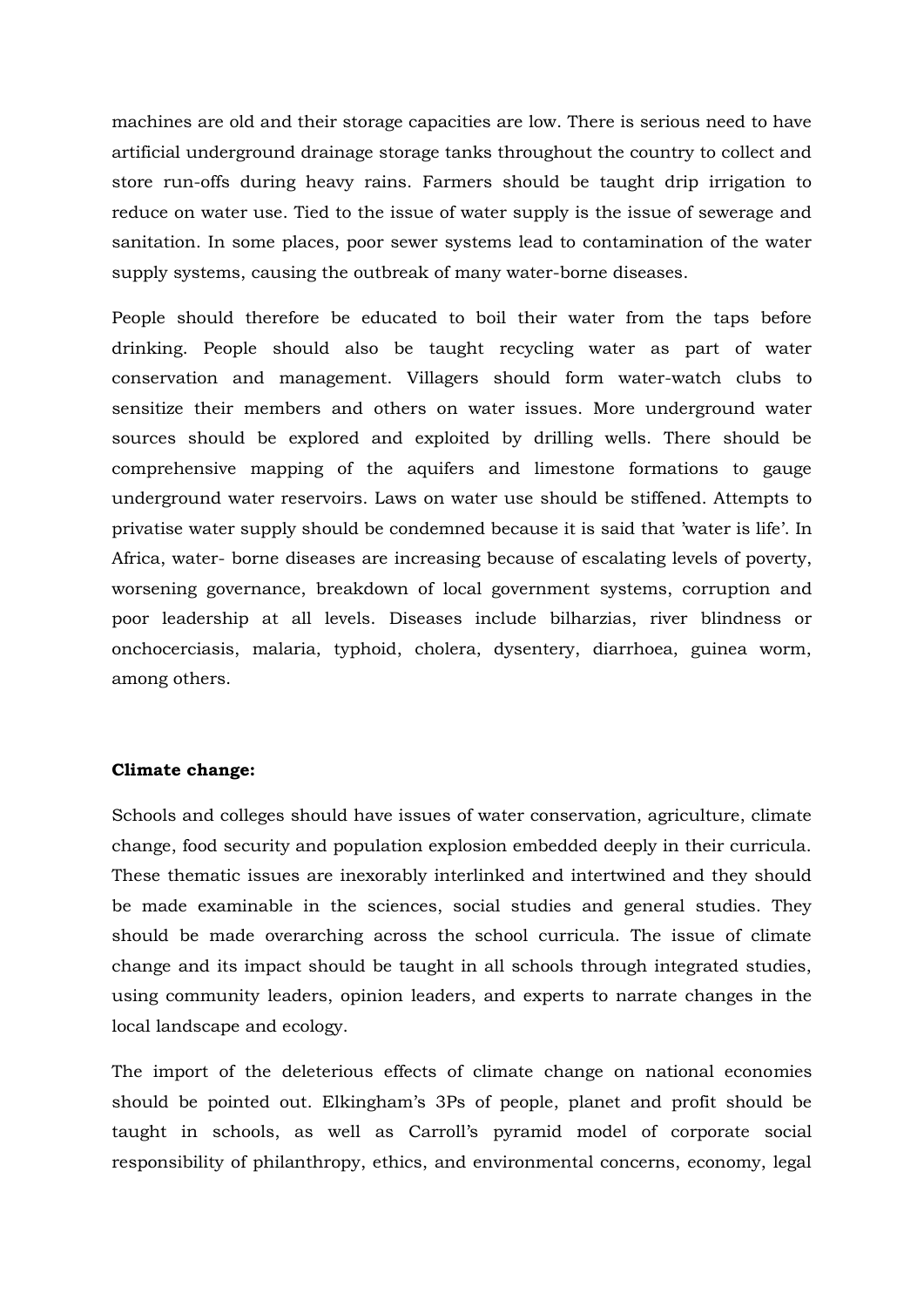and social (PEEELS) connections of carrying out CRS. Milton Friedman's thesis of the business of business being business may fly in the face of critics like Mintzberg and Stenberg who harp on the incalculable carbon footprint of business in terms of negative externalities.

People should be taught to embrace the 3Rs of reduce, re-use, recycle. Conservation clubs in schools and colleges should be revived. They should hold debates, competitions and plenary sessions like the Model UN. Carbon tax should be enforced worldwide by all on airline travellers, vehicle owners and big business houses such as the MNCs and TNCs. Households should also pay carbon tax for having their garbage incinerated.

Manufacturing companies should be made to pay the world goodwill tax or climate change tax, along the lines of polluter pays. They should be made to produce annual Social Audit Reports, Environmental Impact Assessment Reports, Social Charter Reports and CSR Reports. These should be mandatory as it is in the EU. All countries should be peer- pressured to accede to the Kyoto Protocol, and to imbibe the tenets of the Helsinki and Rio de Janeiro Accords. The giant oil producing companies should be made to pay extra climate tax.

Large oil tankers, trawlers and whaling fleets should be brought in line by asking them to commit to community improvement projects. The foreign fishing trawlers should be banned from trespassing into the territorial waters of developing countries, where local fishermen earn their living. As reading e-books is a strain on the eye, perhaps we need to improve technology and also allow hardcopies by turning to making paper from grasses, papyrus reeds and bulrushes. More scientific research of producing paper from grasses needs to be done, to encourage grass farming. This will save the soft woods.

## **Technology:**

The future lies with the mobile phone because of its cheapness, flexibility, ease of use and mobility. The cell phone is going to be of extreme importance for agriculture, education, governance, paying utility bills, doing banking, among other uses. It may be given out freely in future to empower global citizens. It will bridge the great divide between the north and south, rural and urban areas, and cascade a new array of networking and relationships. It will help alleviate poverty and bring TV, newspapers and entertainment to the doorsteps of many hitherto poor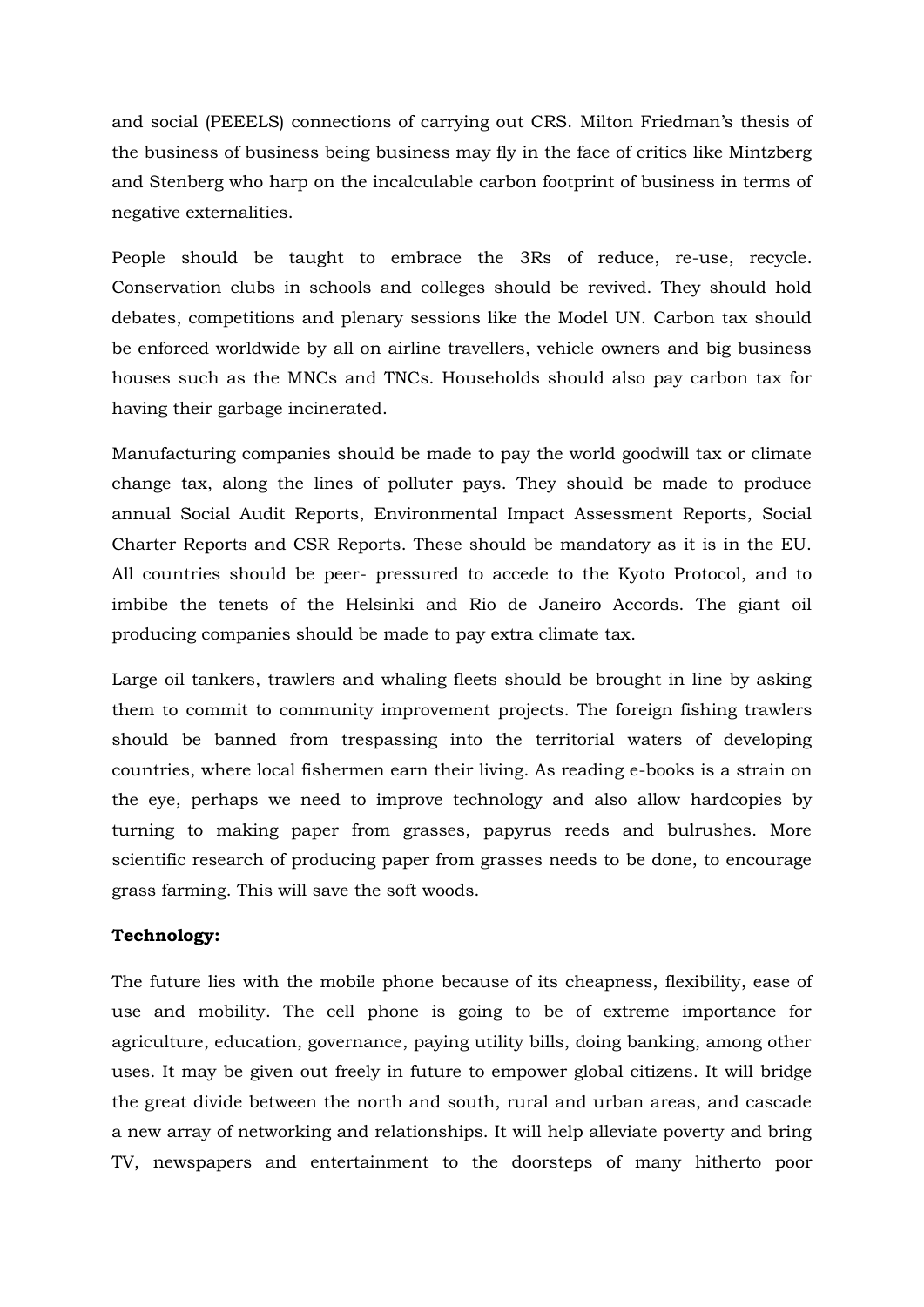communities. Every global citizen will be phone-literate or phone-lit. Cell phones are ubiquitous and they have great potential for extending the frontiers of education, business, health care and empowerment.

Mobile cash or m-cash or M2M business is going to gain ground and disintermediate the banking sector, just as email has made post offices irrelevant. The cell phone providers have to increase their coverage nationwide. They need to be subsidized to do this through soft loans from IFC or IDA. Cell phones should be provided free of charge to peasant farmers to direct them to markets for their farm produce, and to help them have access to many services. In rural areas where there is no electricity, they should be helped to come up with improvised batteries for charging phones such as the innovation in Kenya where riding bicycles helps to charge cell phones. The use of car batteries is an alternative.

### **Governance:**

Poor leadership in Africa is a big problem. This is increasing the power distance between the governors and the governed on the one hand, and between the rich and poor on the other hand. I suggest that post-2015, four leadership postgraduate universities for excellence in African leadership should be built in Ghana, Tanzania, Botswana and Tunisia to exclusively train future African leaders. Oxford and Harvard can be convinced to buy into this innovative programme. The UNDP and World Bank should also fund studies into existing African Constitutions in order to advise and recommend changes because most of the problems in Africa stem from weak institutions such as weak constitutions which confer too much power on the executive arm of government. Another area of weakness is local government whereby these are emasculated and enfeebled because of executive capture at the central government level. Besides, we need to increase political participation space via increase in voice, capture and exit.

Weak constitutions and excessive powers to the Executive is the cause of massive corruption in Africa. As President Obama said when he visited Accra in 2010, 'Africa needs strong institutions, not strong men.'

Also our top-down or highly centralized system of government is stifling rural and regional development. We need proper decentralization and devolution of powers. Our collapsed and enfeebled local governments should be energized to deliver services closer to the point of need as per the theory of subsidiarity. We need to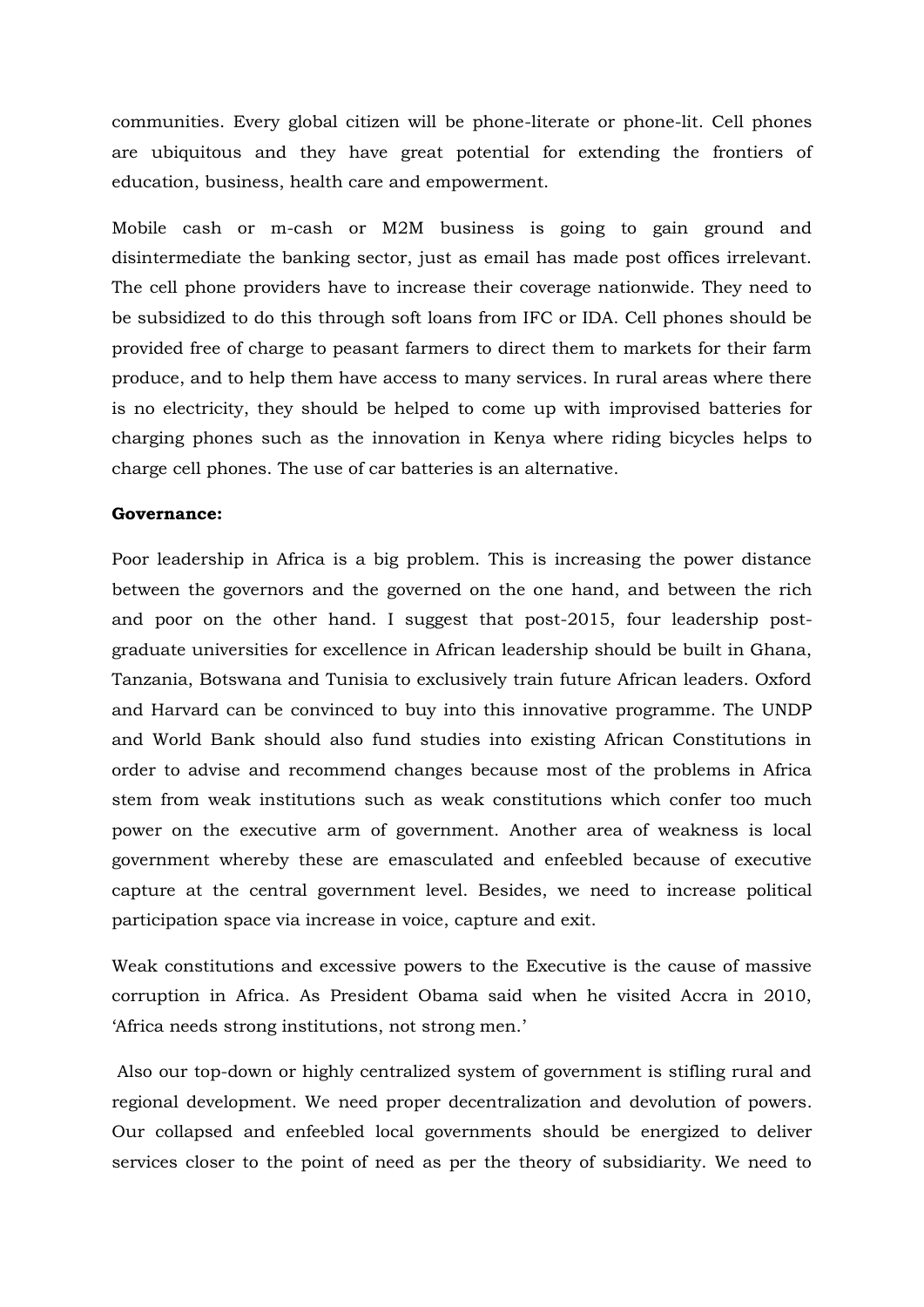embrace change and adopt the systems of prefecture in Japan, Counties and Boroughs in the UK, Cantons in Switzerland, Burghers in Germany, among others. These are excellent loose-tight models to emulate as they allow bottom-up development and full participation of the local people in affairs affecting their immediate welfare.

# **Health and Wealth:**

The pace of globalization is fast. Apart from the HIV- AIDS syndrome and scourge, we also have surging health problems in Africa of diseases of the rich, such as cancer, hypertension, and stress-related ailments, among others. To reduce some of these diseases, the wicked trend of delabourisation of work places and casualization of labour must be reversed. People should be given job security through fairly long contracts between two to three years. Most banks and institutions nowadays abuse young graduates by setting them very high targets but giving them six months contracts and then they discard them. This is tantamount to some kind of slavery and exploitation.

More people should be employed in institutions instead of the current paradigm where less than 1% of executives take away more than 80% of the payroll, and the remaining majority who bear the heavy load walk away with subsistence and salvation wages. The fat-cat syndrome is unethical. Wealth should be redistributed fairly at work places to reduce stress. The casualization of labour and its exploitation by awarding 6 month contracts should cease.

Post-2015 African governments and the private sector should be made to sign protocols on labour to improve conditions of service for all formal employees, to pay them world-class wages and provide globally competitive conditions of service, health insurance, among other benefits. This will reduce the increasing phenomenon of the brain-drain and the menace of the boat people of economic and political refugees fleeing from poverty in Africa, the Middle East, and Far East, seeking asylum in the EU countries.

The economic topological landscape of the world has to change to give more economic space to the developing countries to gain a fair share of global wealth, and not to be forced to sign EPAs which will trigger a fifth wave of enslavement and poverty escalation. Those EPAs must be done in good faith for the greater good of all humanity.